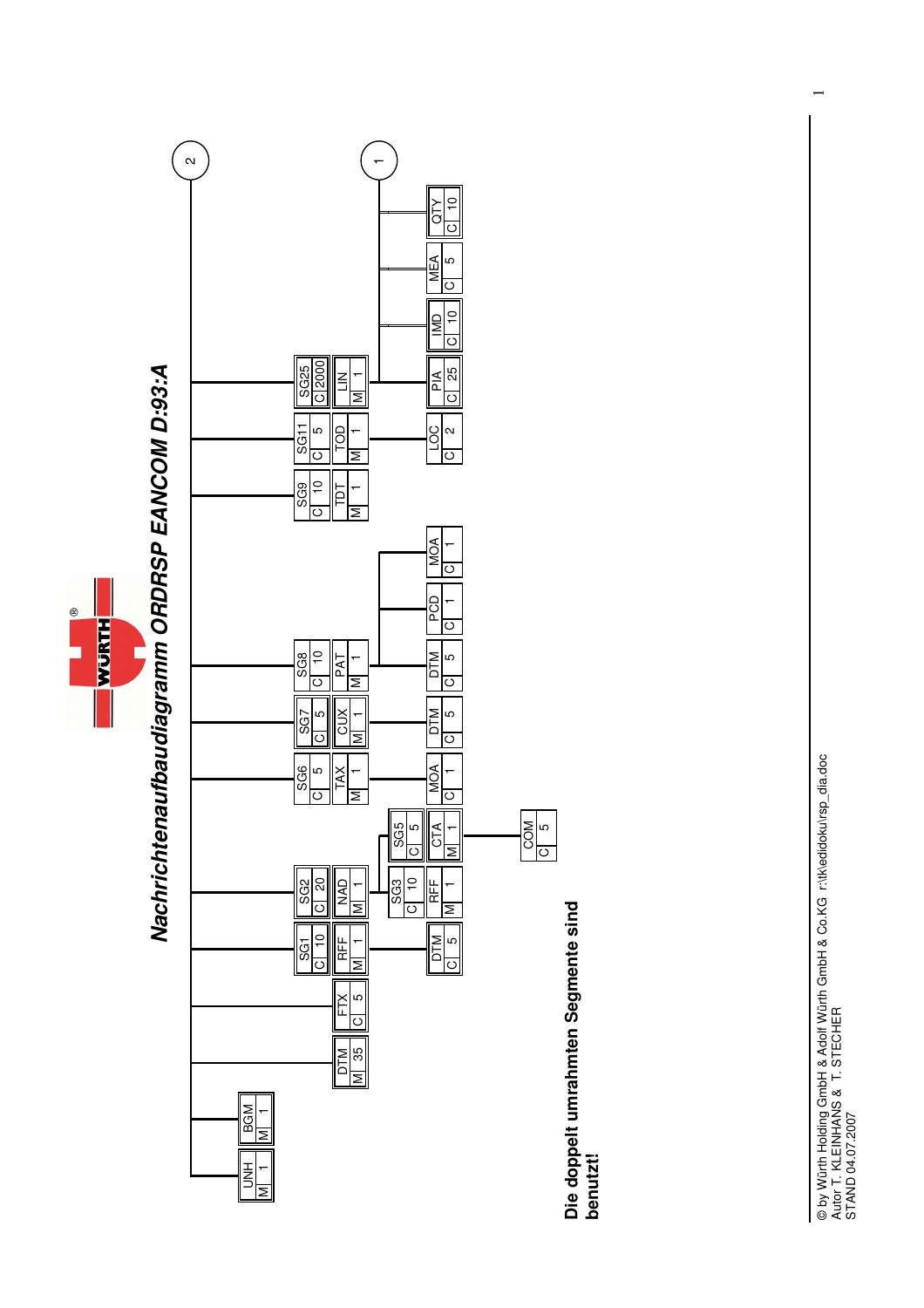

## Nachrichtenaufbaudiagramm ORDRSP EANCOM D:93:A **Nachrichtenaufbaudiagramm ORDRSP EANCOM D:93:A**

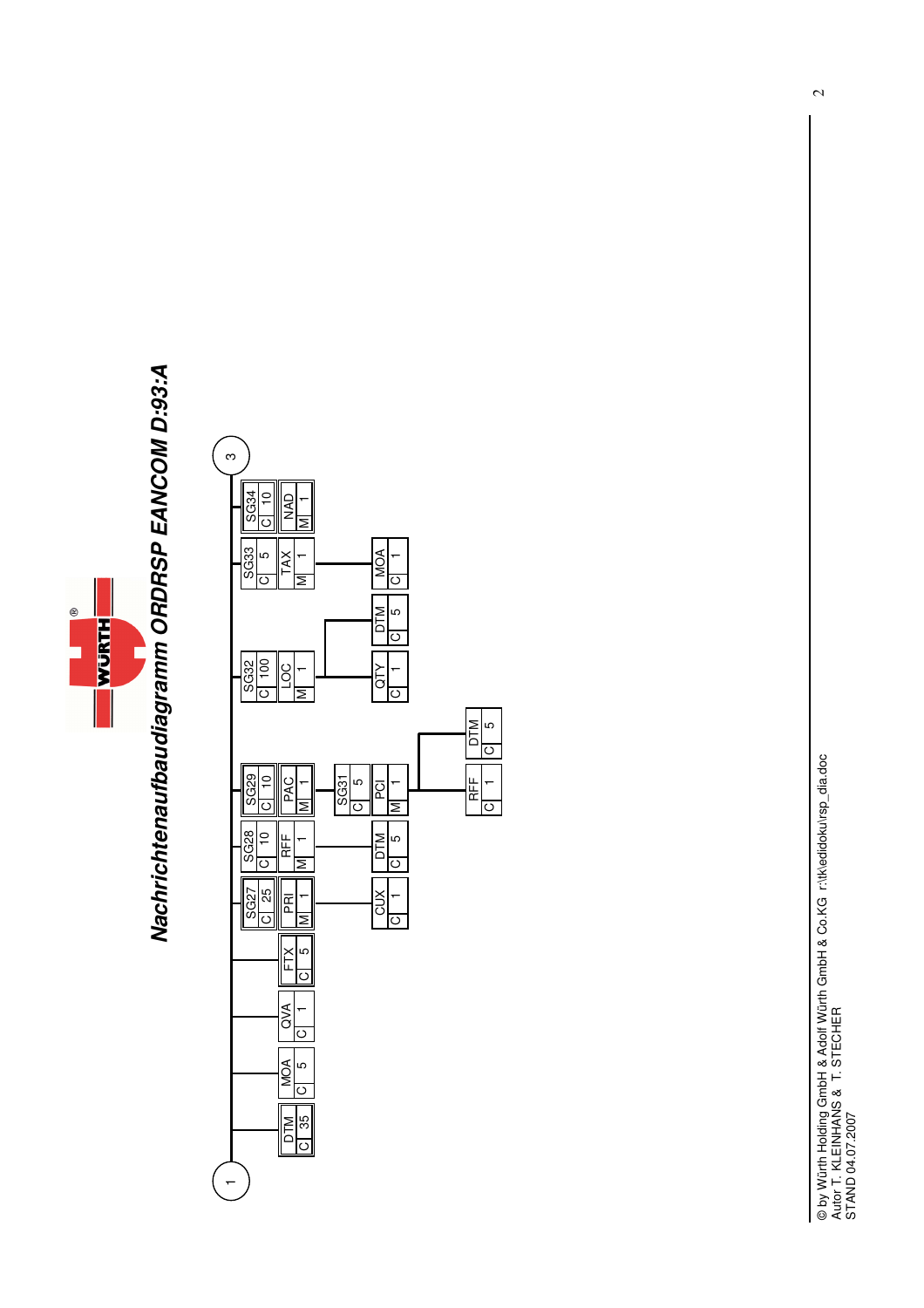

## Nachrichtenaufbaudiagramm ORDRSP EANCOM D:93:A **Nachrichtenaufbaudiagramm ORDRSP EANCOM D:93:A**